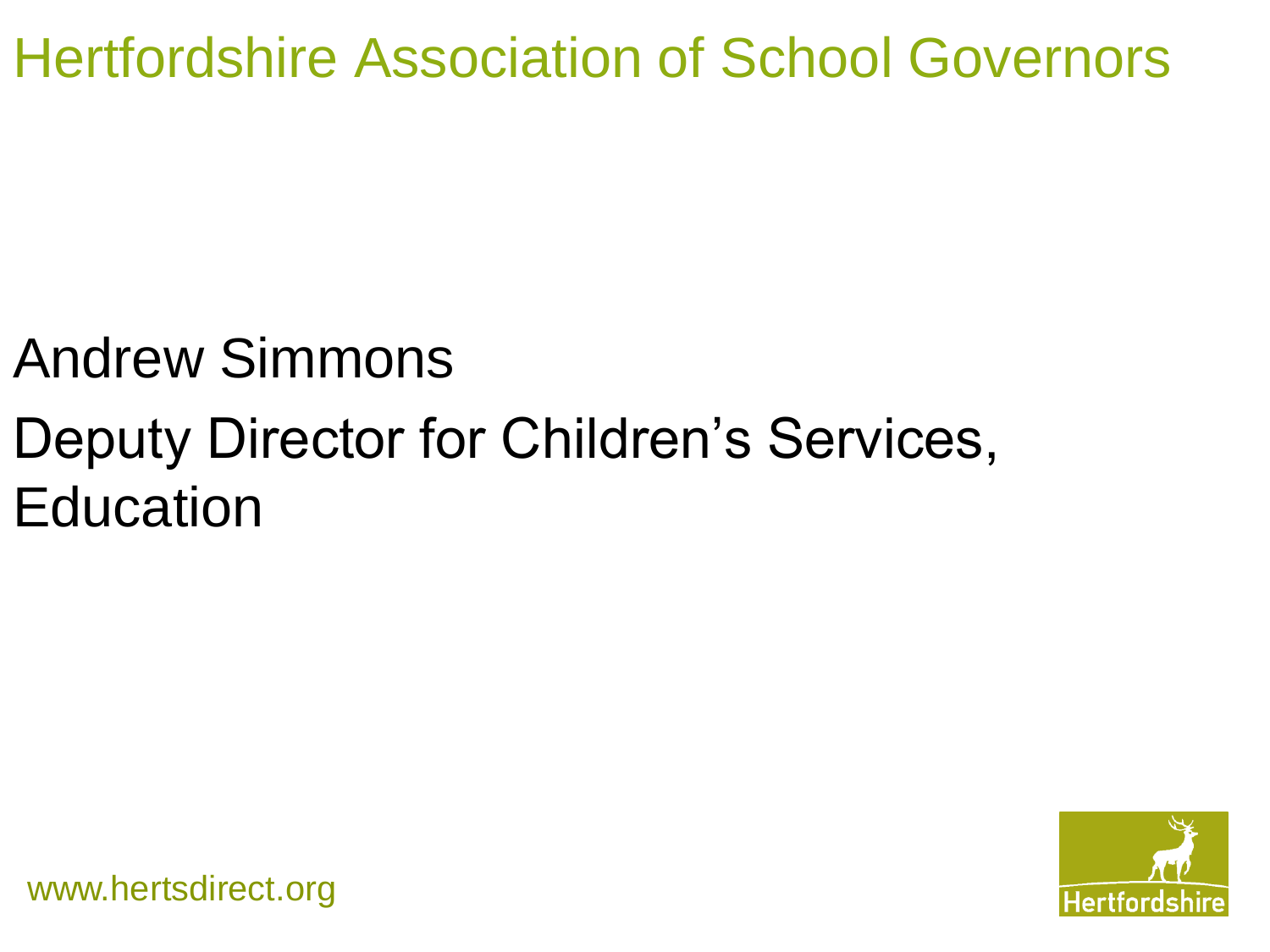# **Governors' Briefing**

- All change (or not)!
- Budget challenges
- Performance and outcomes

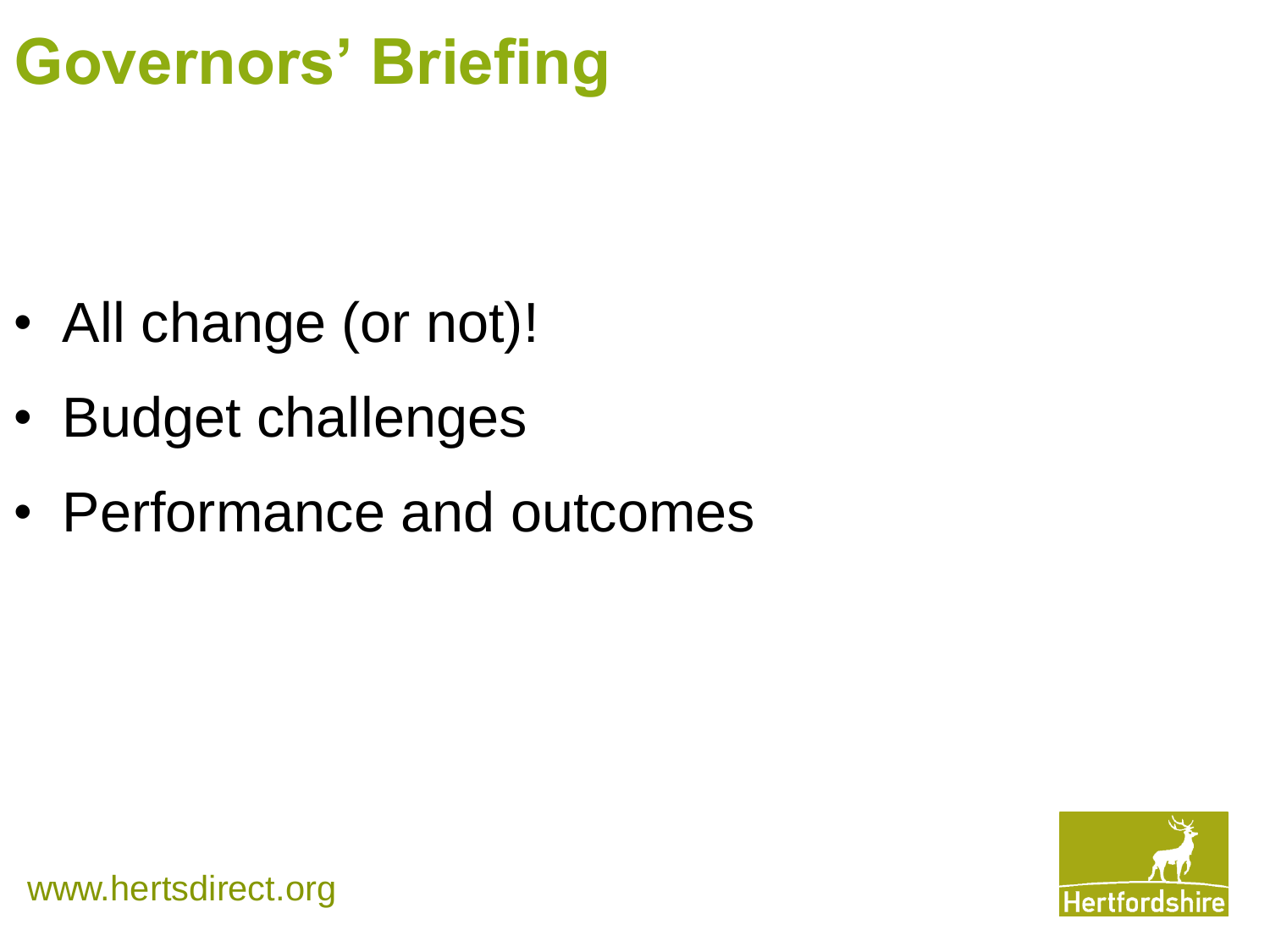## General Election Outcome



## **Main pledges**

- Protect school funding per pupil
- Create at least a further 500 free schools in England by 2020
- Zero tolerance for failure immediate support to turn around failing or coasting schools
- 30 hours free childcare for working parents of 3&4-year-olds

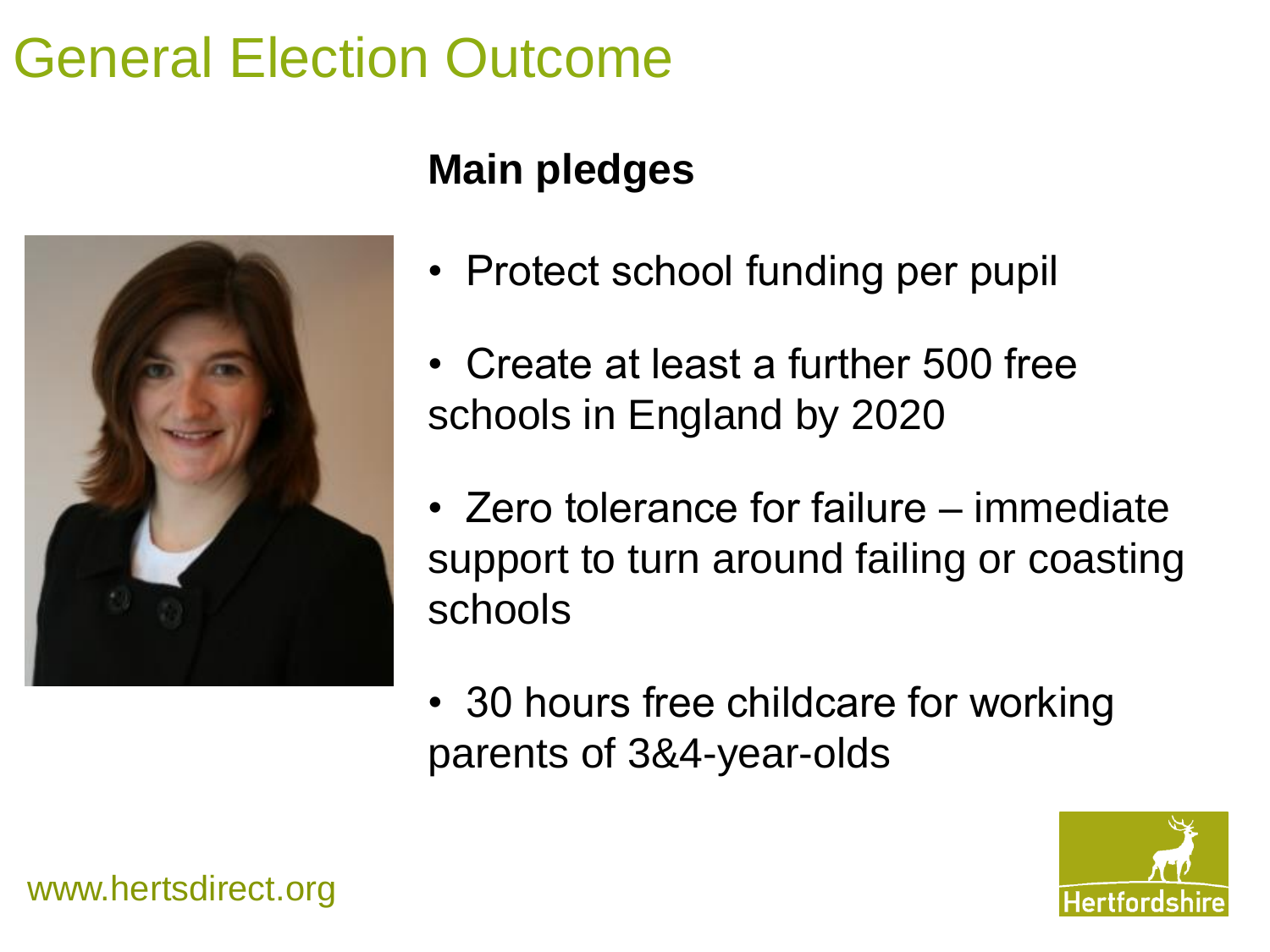# Local Political Developments

David Williams appointed Executive Member for Enterprise, Education and Skills





Morris Bright Deputy Executive Member

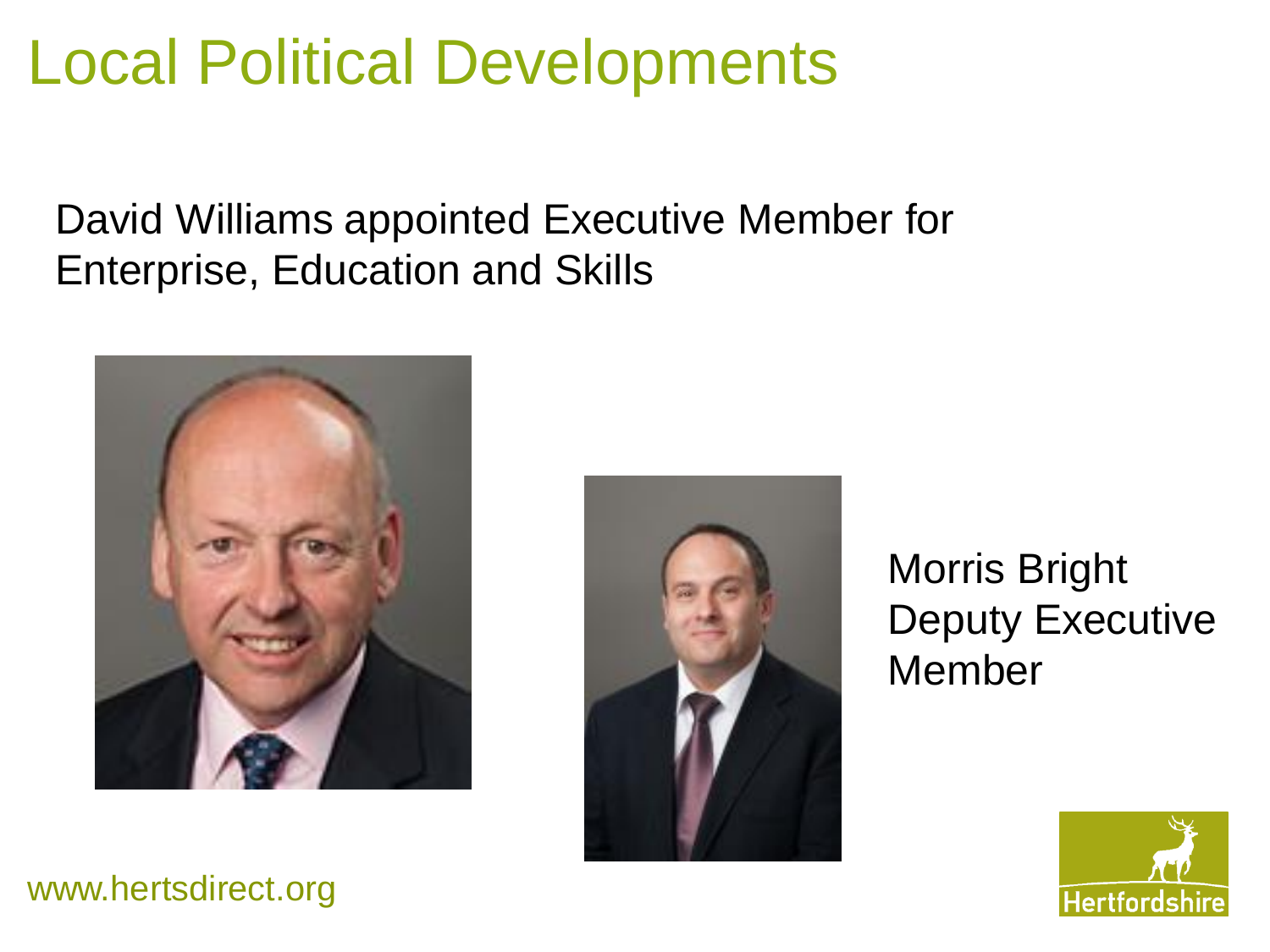## **HERTFORDSHIRE C.C. – Interim Education Leads**



**DIRECTOR OF CHILDREN'S SERVICES**

### www.hertsdirect.org



#### **ANDREW SIMMONS**

#### **DEPUTY DIRECTOR FOR CHILDREN'S SERVICES, EDUCATION**

**Overall responsibility for Education and Early Intervention Early Help Strategy Integrated Services for Learning Youth Justice Youth Connexions Thriving Families 14 – 19 Learning Strategy Virtual School for Children Looked After**





#### **SIMON NEWLAND ASSISTANT DIRECTOR, PROVISION AND ACCESS**

**School Place Planning Schools Capital Programme Admissions and Transport Childhood Support Services Academies and Free School Programmes Schools Forum and Schools Financial Strategy JENNY COLES Hertfordshire Music Service** 

#### **MARCUS COOPER SENIOR EDUCATION MANAGER**

**Education Standards and Performance**

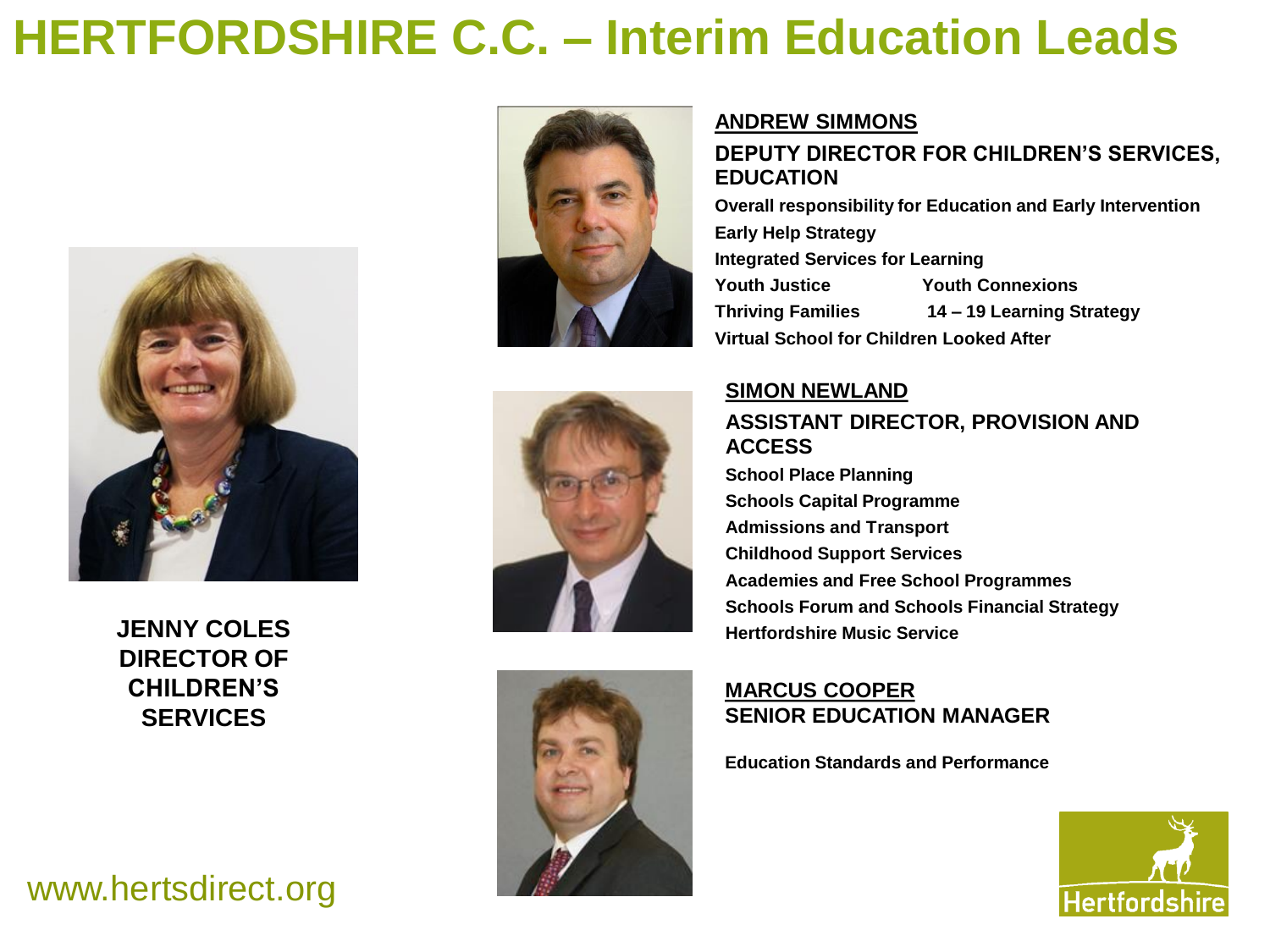## Budget Challenge

- GBs should this year consider carefully the 3 years position when setting budgets, especially as staffing establishment from September will run into the financial year 16/17
- HCC will be funding schools to meet inflation, etc. in the current 2015 / 16 year
- For 16/17 we expect to provide schools with flat cash per pupil, which will mean a cut after inflation of about 2.3%. For 17/18 and 18/19 expect at best flat cash again, i.e. a real terms cumulative cut of around 5% by 2018 / 19 .

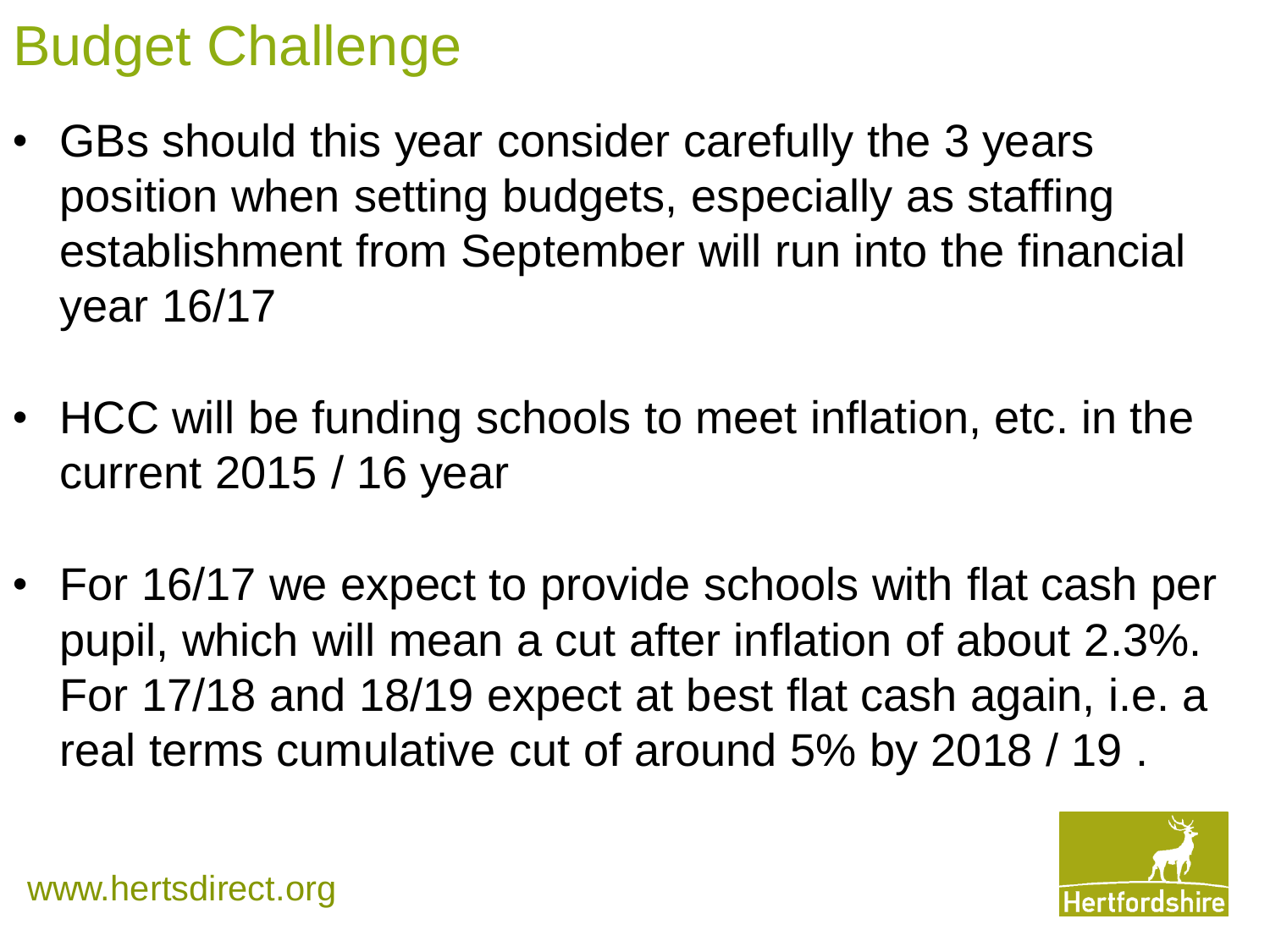# Budget Challenges

- Working with school representative bodies through Schools Forum on how to reduce costs and share resources so as to try to mitigate the effect of budget reductions.
- Looking at three key areas:
	- Efficient structures and services
	- Value for money
	- Rates
- Similar pressures on the High Needs Funding Block:
	- Review existing SEND Strategy (including Behaviour and DSPL)
	- Establish new SEN Executive Group with school representation to oversee development of revised Strategy

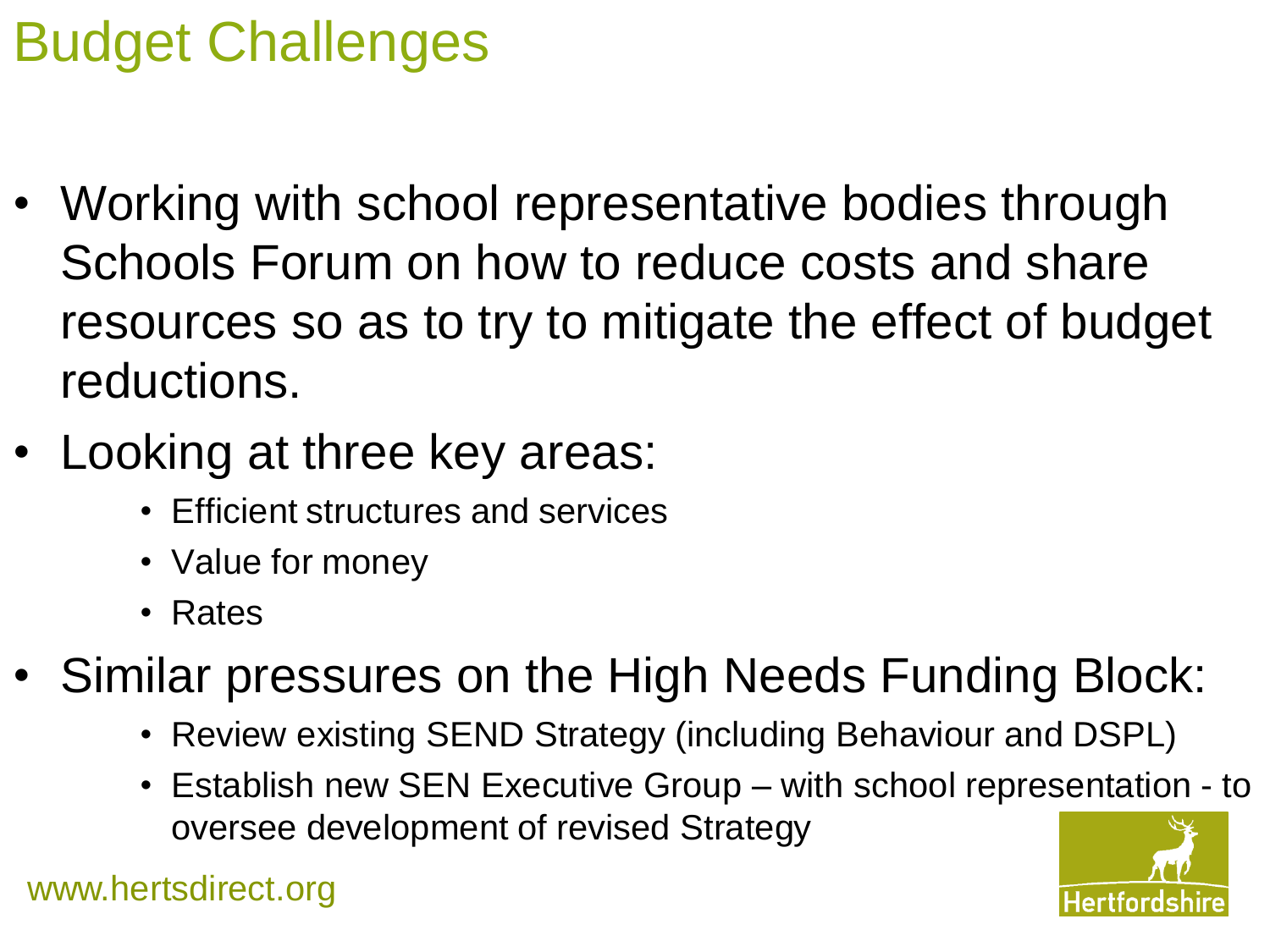## School Standards

**% schools good and outstanding, Feb 2015**

|                        | All  | <b>Nurserv</b> |      | <b>Primary Secondary</b> | Special | <b>ESC</b> |
|------------------------|------|----------------|------|--------------------------|---------|------------|
| ENGLAND                | 81.8 | 96.8           | 82.7 | 72.4                     | 89.9    | 86.2       |
| Hertfordshire          | 83.4 | 100.0          | 82.9 | 81.0                     | 88.0    | 87.5       |
| statistical neighbours | 81.5 | 100.0          | 82.3 | 72.1                     | 90.2    | 85.0       |



**Ofsted** The report of Her Majesty's Chief Inspector of<br>Education, Children's Services and Skills 2013/14 **East of England** regional report

Hertfordshire's **Strategy for School** Improvement 2014-17 A good s



**Hertfordshire County Council** Children's Services<br>Www.thegrid.org.uk/leadership/improvemer



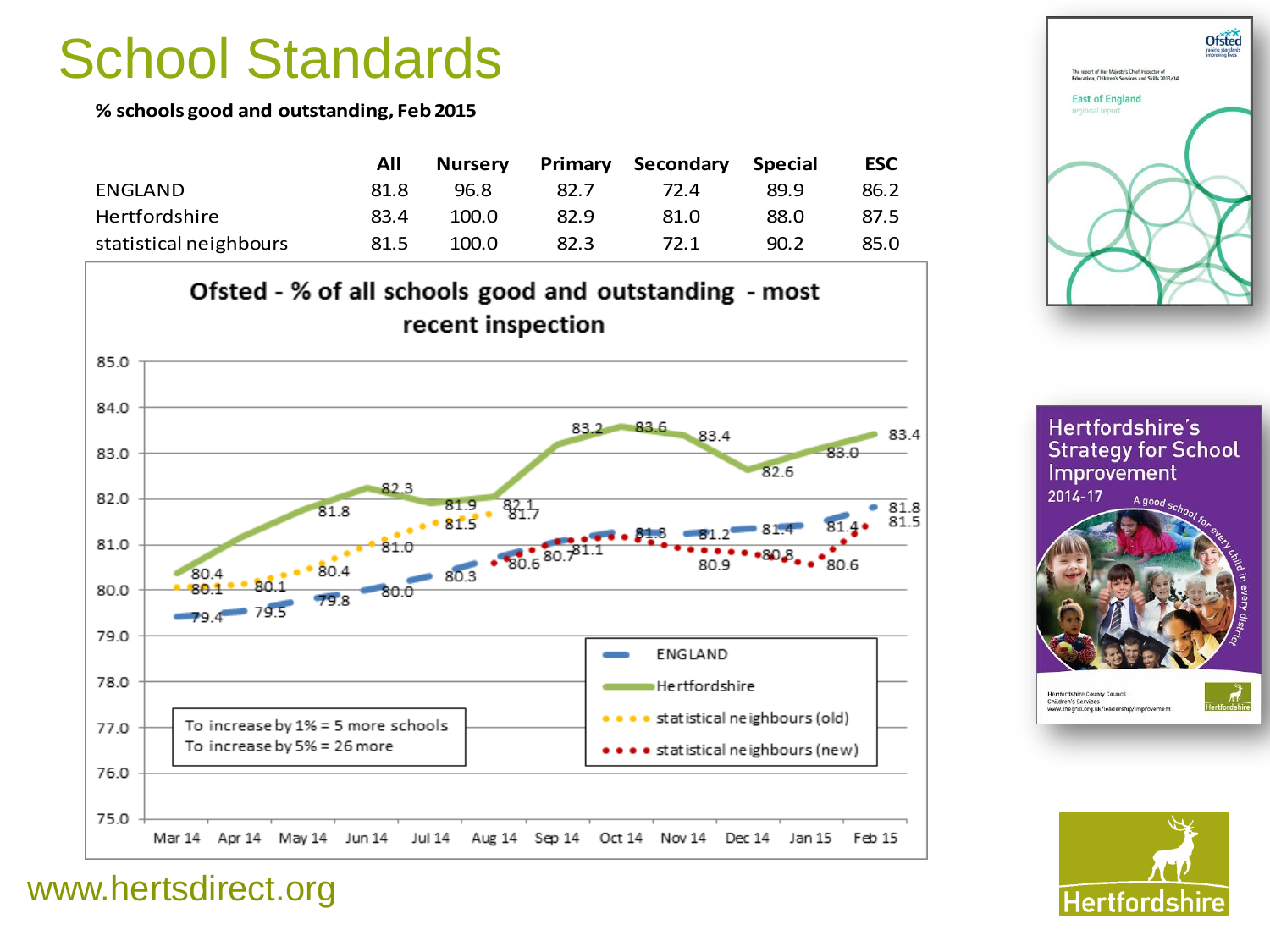## Closing the gap between underachieving groups and all Hertfordshire children and young people